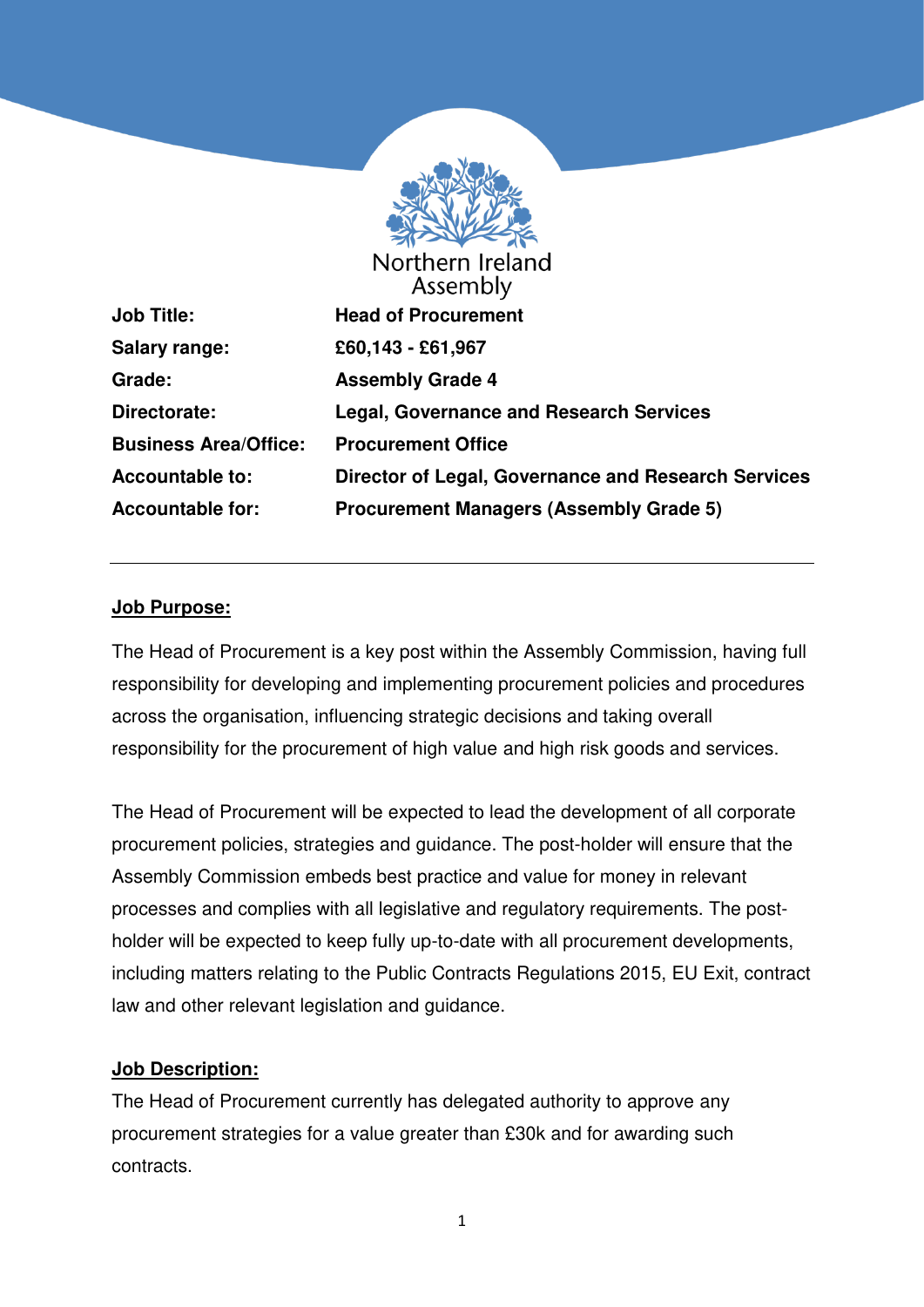The main duties and responsibilities of the job include:

Specific Procurement Responsibilities:

- Formulating, reviewing, implementing and monitoring the Assembly Commission's corporate Procurement Policies and Guidance, ensuring compliance with the Public Contracts Regulations 2015;
- Managing procurement projects of high value and risk. As a minimum this will include all procurements of a value greater than that stated in the corporate Procurement Policies and Guidance (currently £30k);
- Ensuring procurement issues are highlighted and considered for all strategic decisions; and
- Taking responsibility for the achievement of procurement related Value for Money contribution to Assembly Commission spend.

Management of the Procurement Office:

- Leading, managing and supporting the development of Procurement Office staff including conducting performance conversations;
- Ensuring there is an emphasis on continuous learning and professional development of Procurement Office staff;
- Managing the Procurement Plan and allocating projects to Procurement Managers; and
- Managing the Procurement Office in order to maintain continuous improvement of service levels and standards including determining, bidding for, controlling and evaluating effective use of Assembly Commission resources.

Provision of advice, guidance and information:

- Developing and providing specialist procurement advice and/or services to the Assembly Commission;
- Providing assurance to the Director of Legal, Governance and Research Services and to senior management that all procurement projects are being managed to the expected standards and targets;
- Presenting and leading the dissemination of procurement information to external bodies;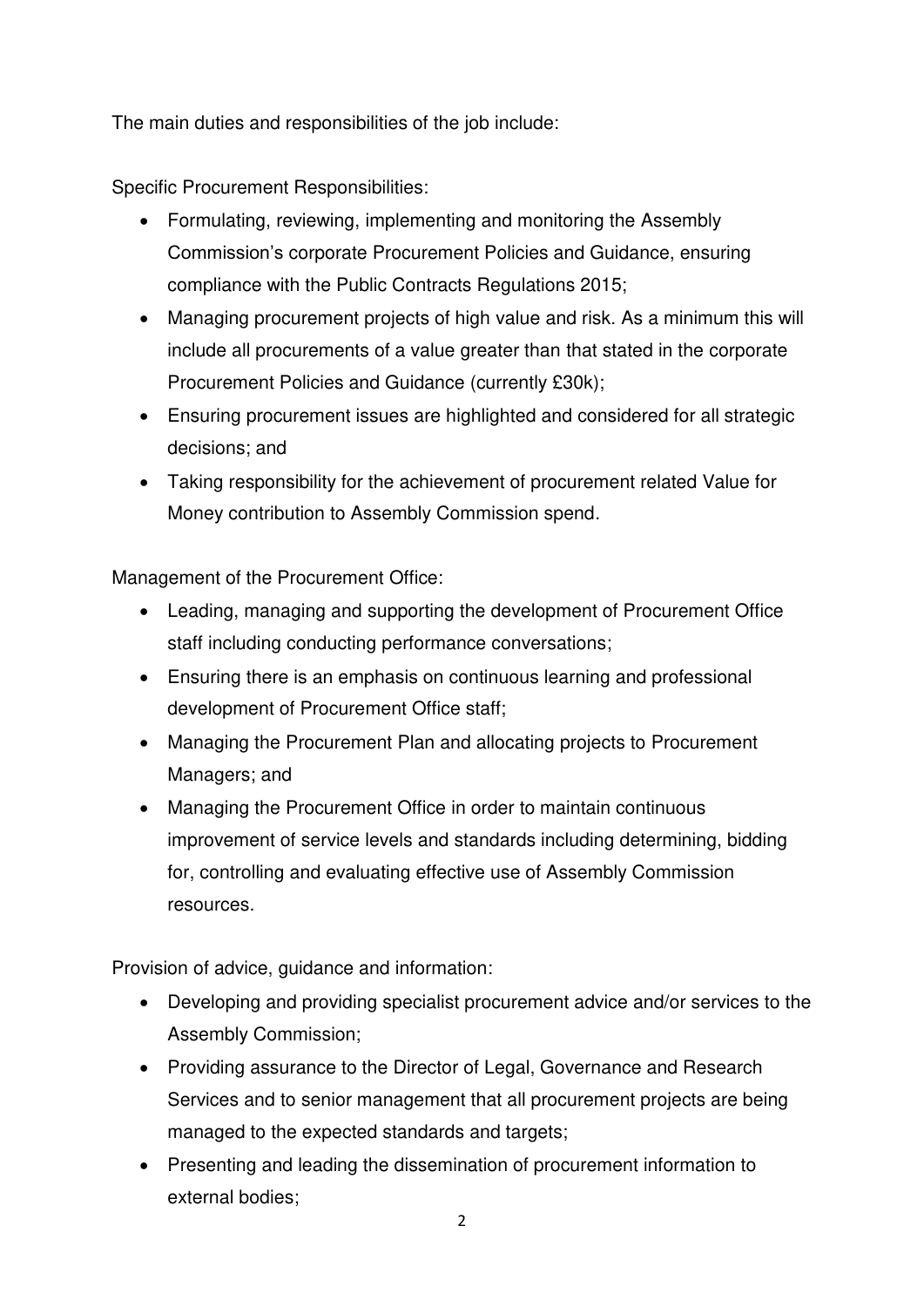- Promoting staff awareness of procurement procedures, policies and developments;
- Developing good supplier management and contract management guidance; and
- Producing high quality written material, which may include papers to the Assembly Commission; reports to senior staff; tender documentation; contracts; recommendations to clients; records of negotiations or reports of de-briefing unsuccessful tenders.

### General:

- Complying with all of the Assembly Commission's staff policies and procedures including Equal Opportunities and Dignity at Work policies and procedures and all mandatory training requirements;
- Managing information and records in accordance with established policies and statutory requirements; and
- Carrying out such other duties as the Assembly Commission reasonably requires.

# **Essential Criteria:**

1. Applicants must, by the closing date for applications have:

Membership of the Chartered Institute of Purchasing and Supply (MCIPS).

### **AND**

- 2. At least 3 years' experience in each of the areas detailed at (a) to (d):
	- a) Developing and implementing procurement policies, procedures and guidance;
	- b) Successfully leading procurement projects with individual values greater than the current procurement thresholds set out in the Public Contracts Regulations 2015;
	- c) Leading, managing and supporting staff to ensure effective service delivery and specific outcomes; and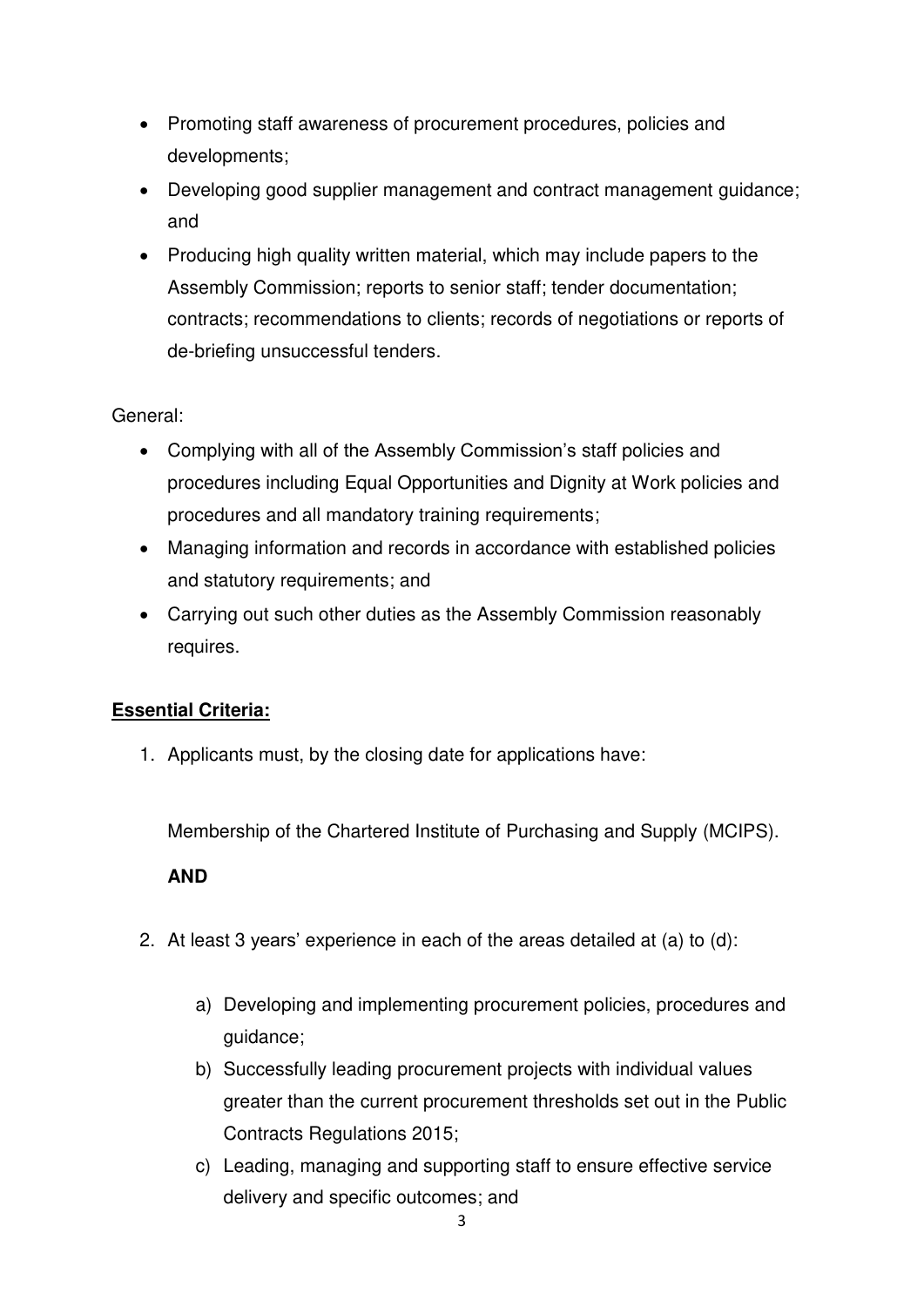d) Effectively managing the delivery of a programme of complex procurement projects.

### **AND**

3. A thorough knowledge and understanding of the relevant law, regulations and guidance relating to procurement e.g. Public Contracts Regulations 2015 and evidence of providing advice upon these matters at a senior level\* within an organisation.

### **Shortlisting Criteria:**

Should shortlisting be required, the following shortlisting criteria will be applied:

• At least 2 years' experience of developing and negotiating contract terms and conditions and advising on contractual issues.

\*Senior level is defined as a Director, Head of Business, NICS Grade 7, company board member or equivalent.

In addition, applicants will be expected to display the following skills and behaviours, which will be assessed at interview.

# **Delivering a quality service**

...is about providing a high-quality and efficient service to our customers. It is thinking ahead, managing resources effectively and delivering work on time and to a high standard. It is also using professional or technical expertise to enhance service delivery.

### **Building relationships and effective communication**

...is creating and maintaining positive, professional and respectful internal and external working relationships through effective and appropriate communications.